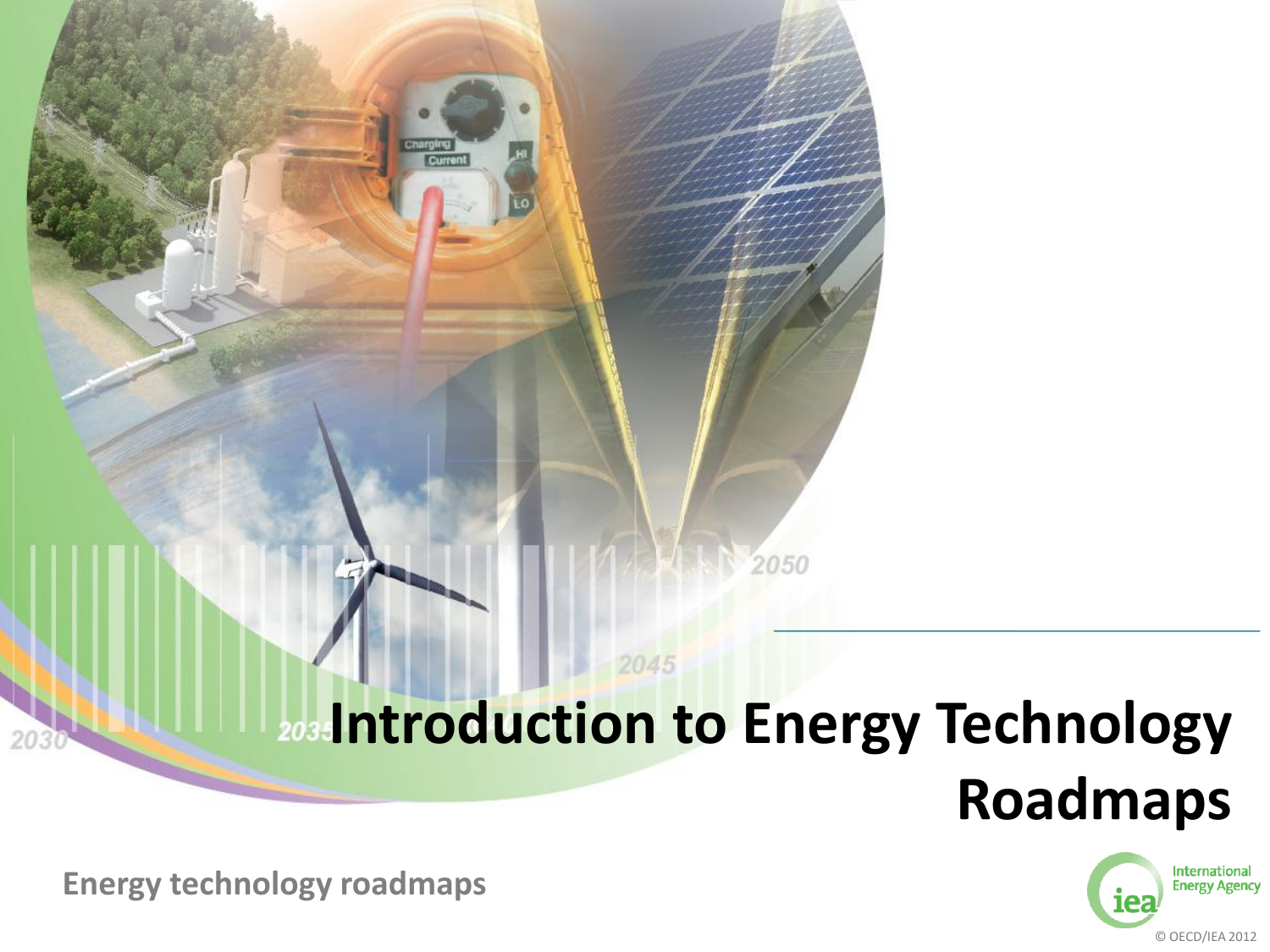## **Overview**

- **About technology roadmaps**
- **IEA Generic Roadmap Guide**
- **Examples of IEA roadmaps**



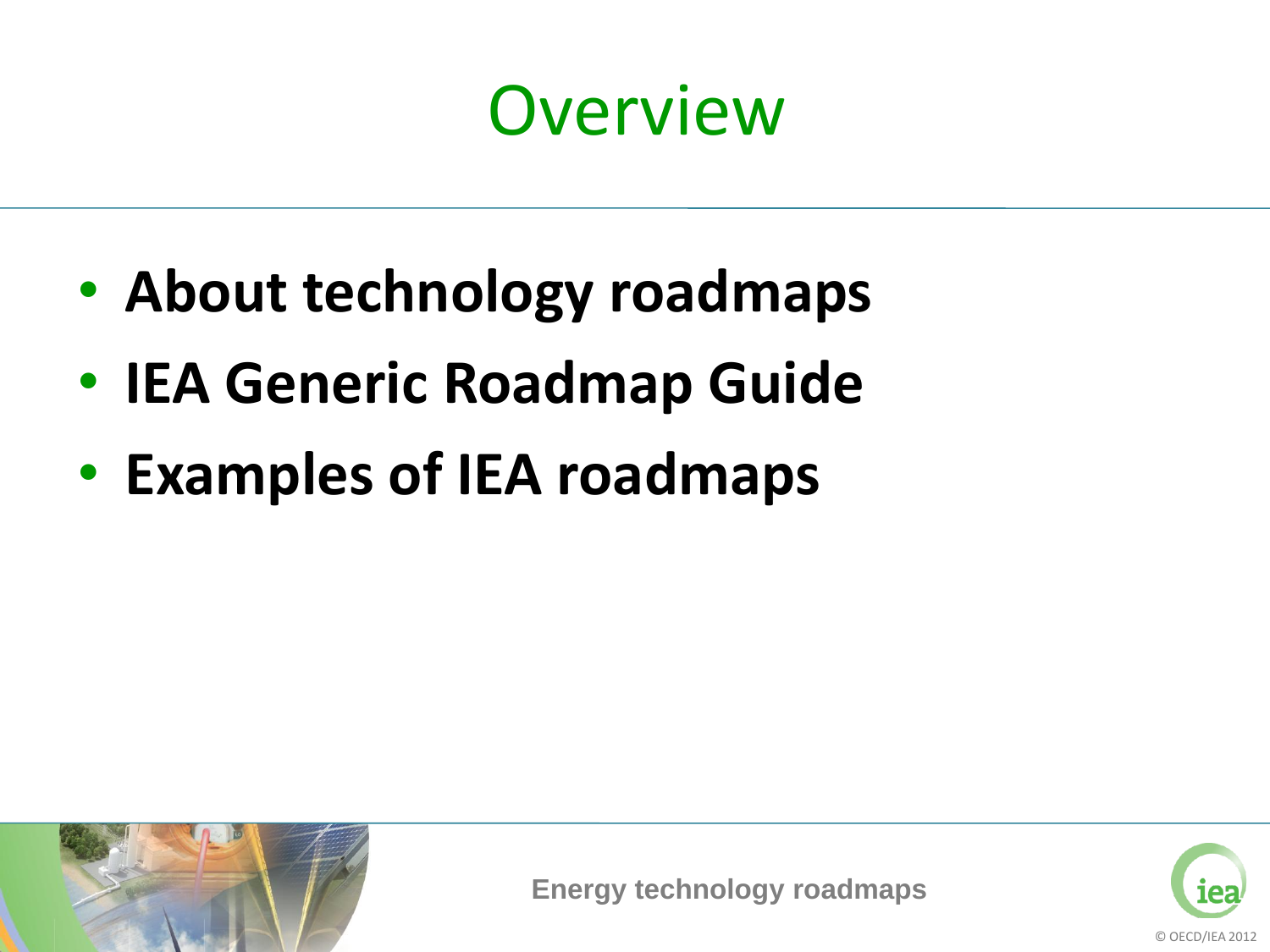#### **ABOUT TECHNOLOGY ROADMAPS**



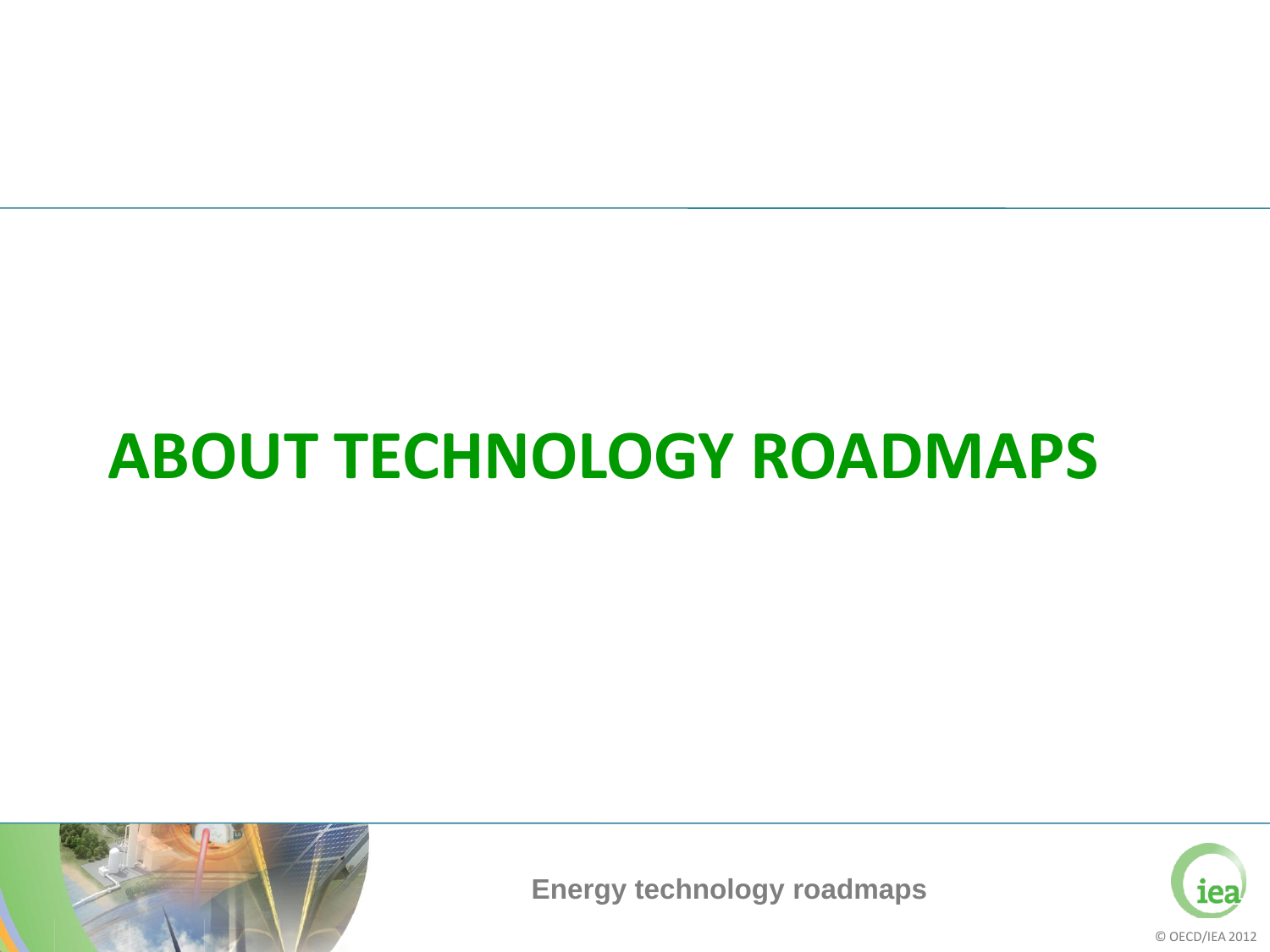## IEA Roadmap Definition

*"A technology roadmap is a dynamic set of technical, policy, legal, financial, market & organizational requirements identified by all stakeholders involved in its development. The effort shall lead to improved and enhanced sharing and collaboration of all related technology-specific RDD&D information among participants.* 

*The goal is to accelerate the overall RDD&D process in order to deliver an earlier uptake of the specific energy technology into the marketplace".* 



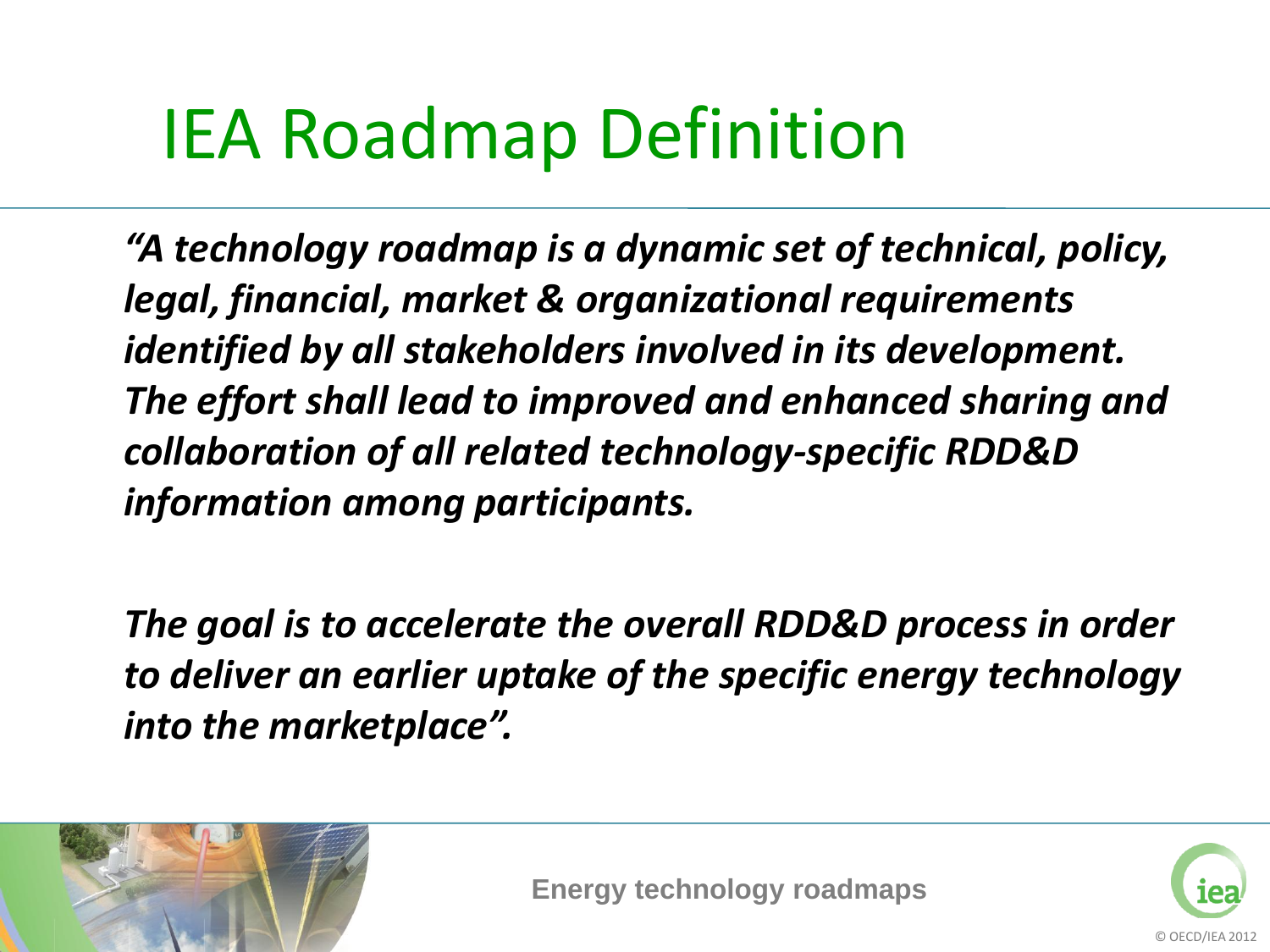### **Technology roadmaps provide answers**

- **Where is technology today?**
	- **GW installed capacity/kWh of savings**
	- **Leading countries/regions**
	- **Cost, efficiency**
- **What is the deployment pathway needed to achieve 2050 goals?**
	- **Use IEA Energy Technology Perspectives BLUE Map scenarios**
- **What are the priority near-term actions?**
	- **R&D gaps and how to fill them**
	- **Identify barriers and obstacles and how to overcome**
	- **Market requirements and policy needs**
	- **Technology diffusion/transfer and international collaboration needs**



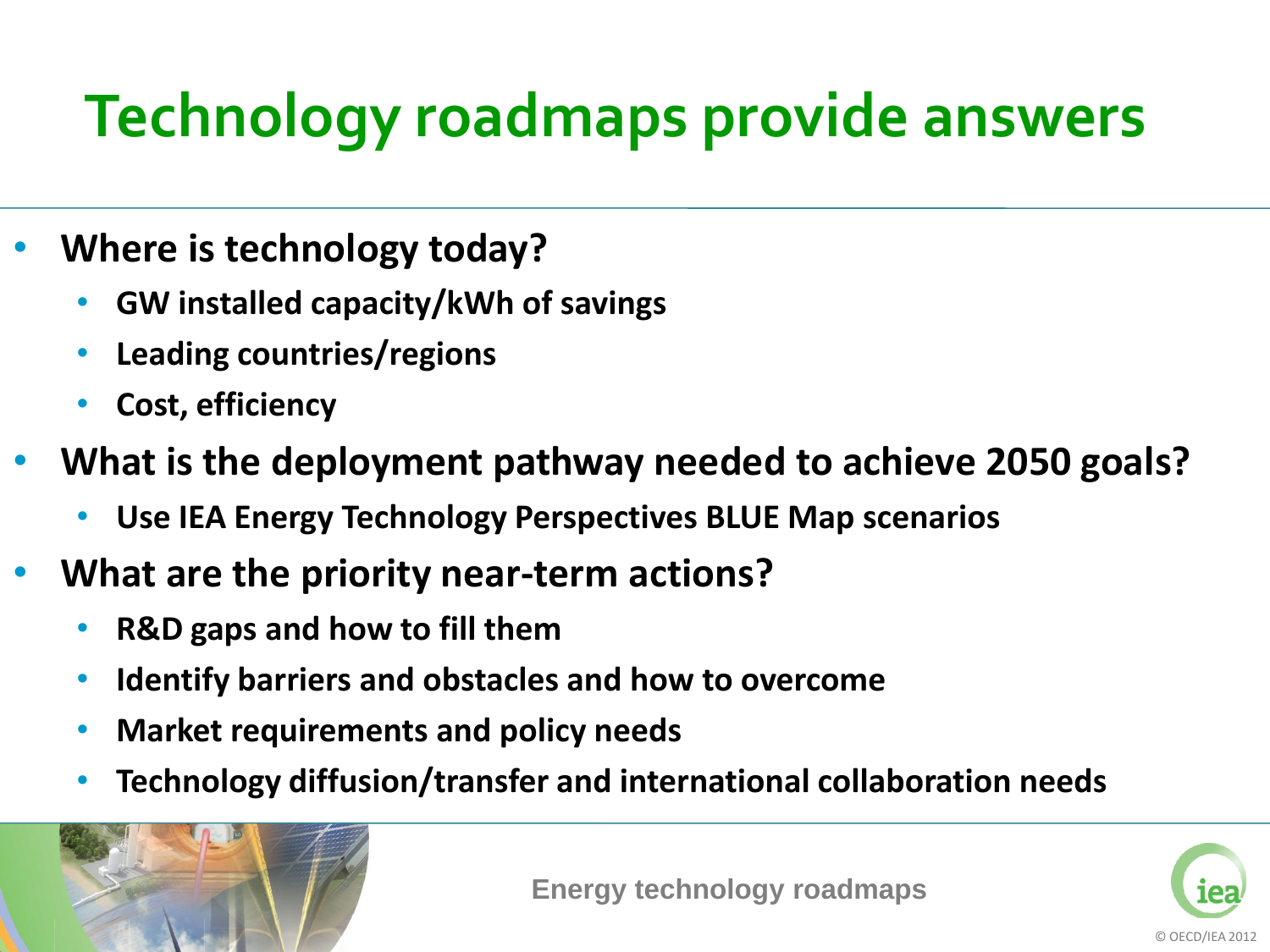## Technology roadmaps status





**Technology Roadmap** 

**SINEA** 

 $\left(\frac{1}{100}\right)$ 



**2009 2010 2011 2012 / 2013**

•**Bioenergy for heat and power**

•**Vehicle Fuel Economy**

•**Solar heating & cooling**

•**High efficiency,** 

**low emissions coal**

•**Chemical catalysis**

•**Hydropower**

•**Energy efficient building envelopes**



**Technology Roadmap** Bioenergy for Heat and Powe

iea<sup>bloom</sup>



And……Wind (China) and Cement (India) **National roadmaps**

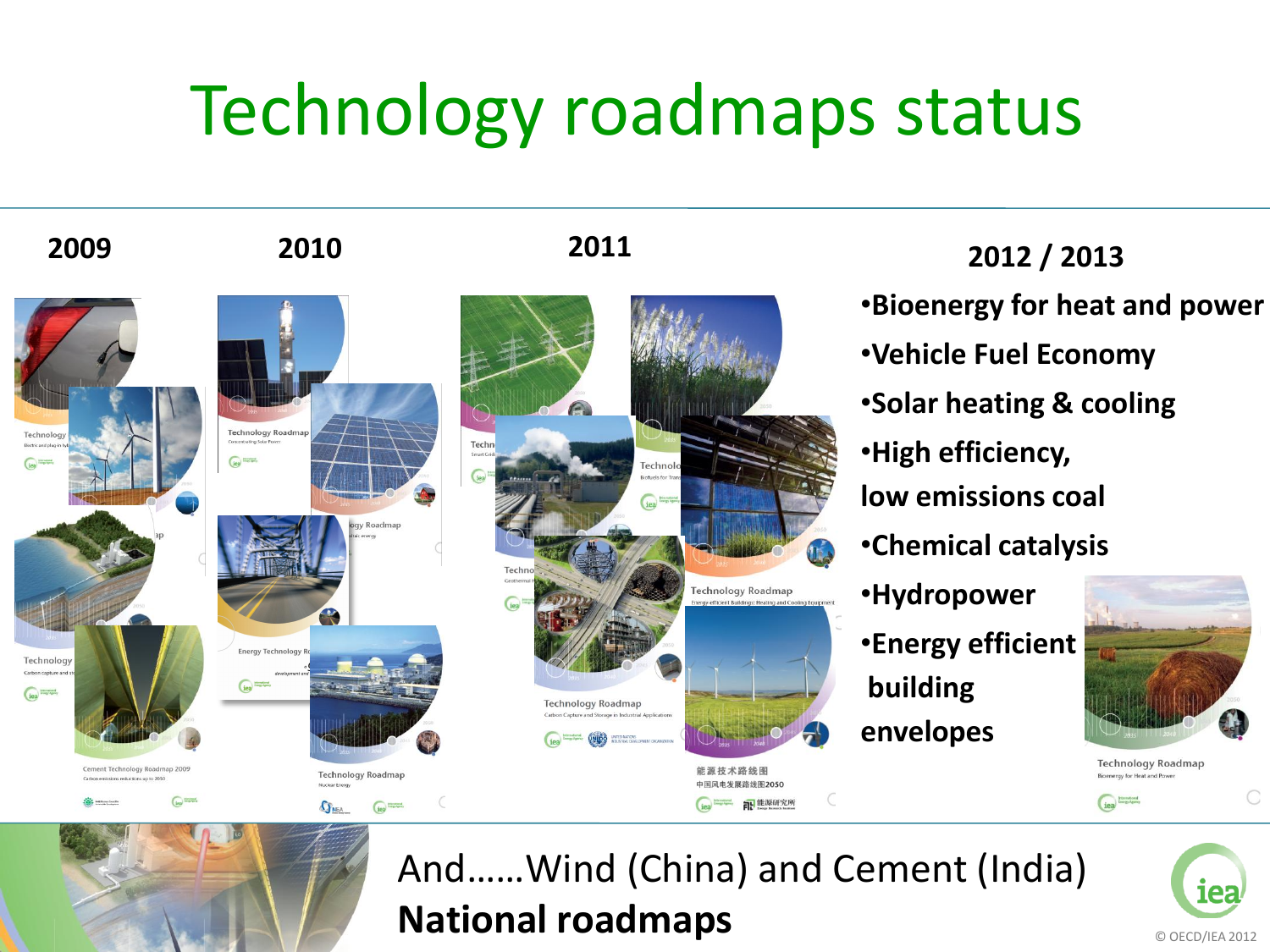#### **IEA GENERIC ROADMAP GUIDE**



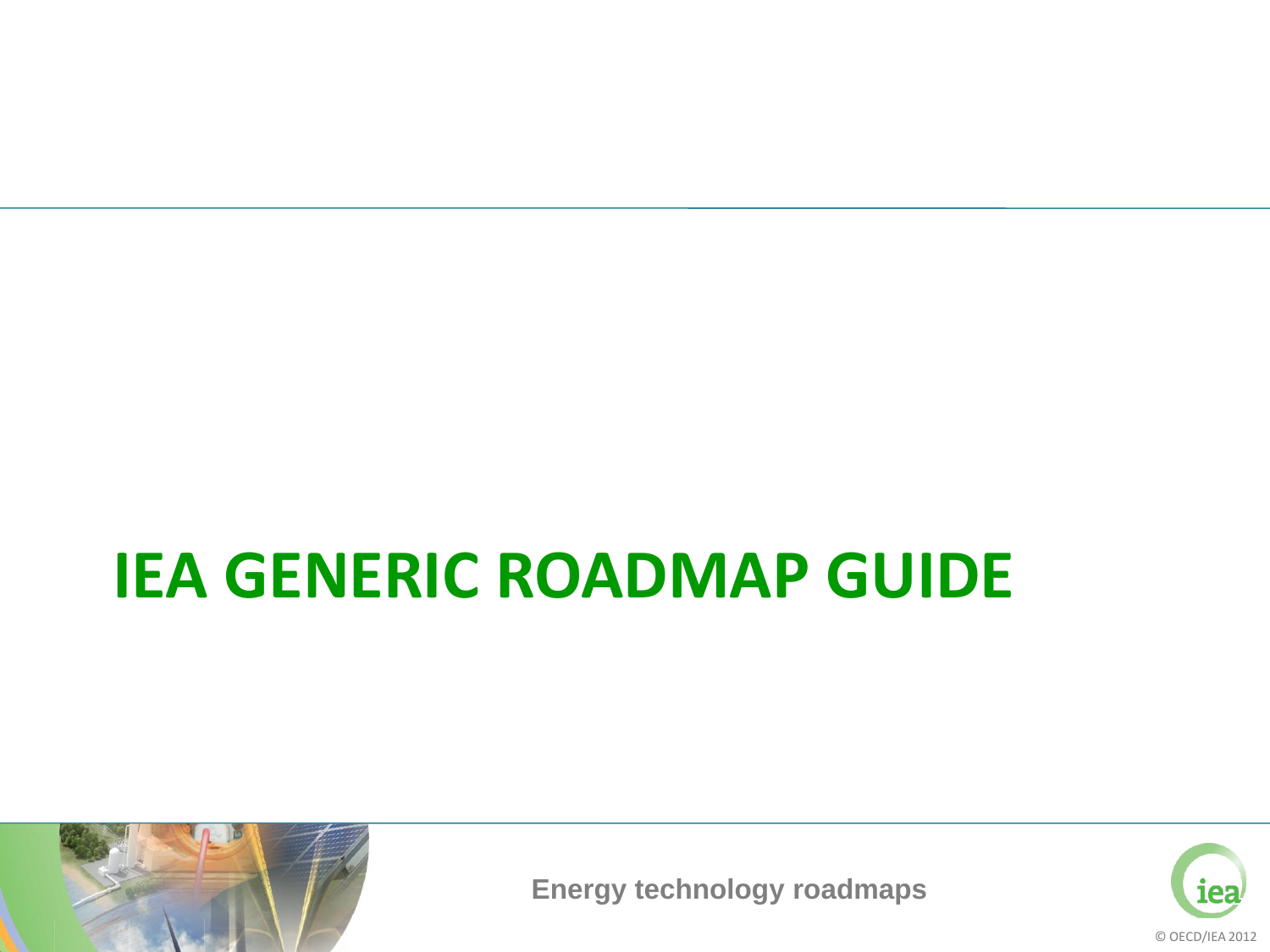# Energy technology roadmaps guide

- **Guide published in 2010 by IEA**
	- **Understanding roadmaps**
	- **Roadmap development process**
	- **Tailoring the roadmap process**

*http://www.iea.org/publications/free\_new\_Desc.asp?PUBS\_ID=2291*





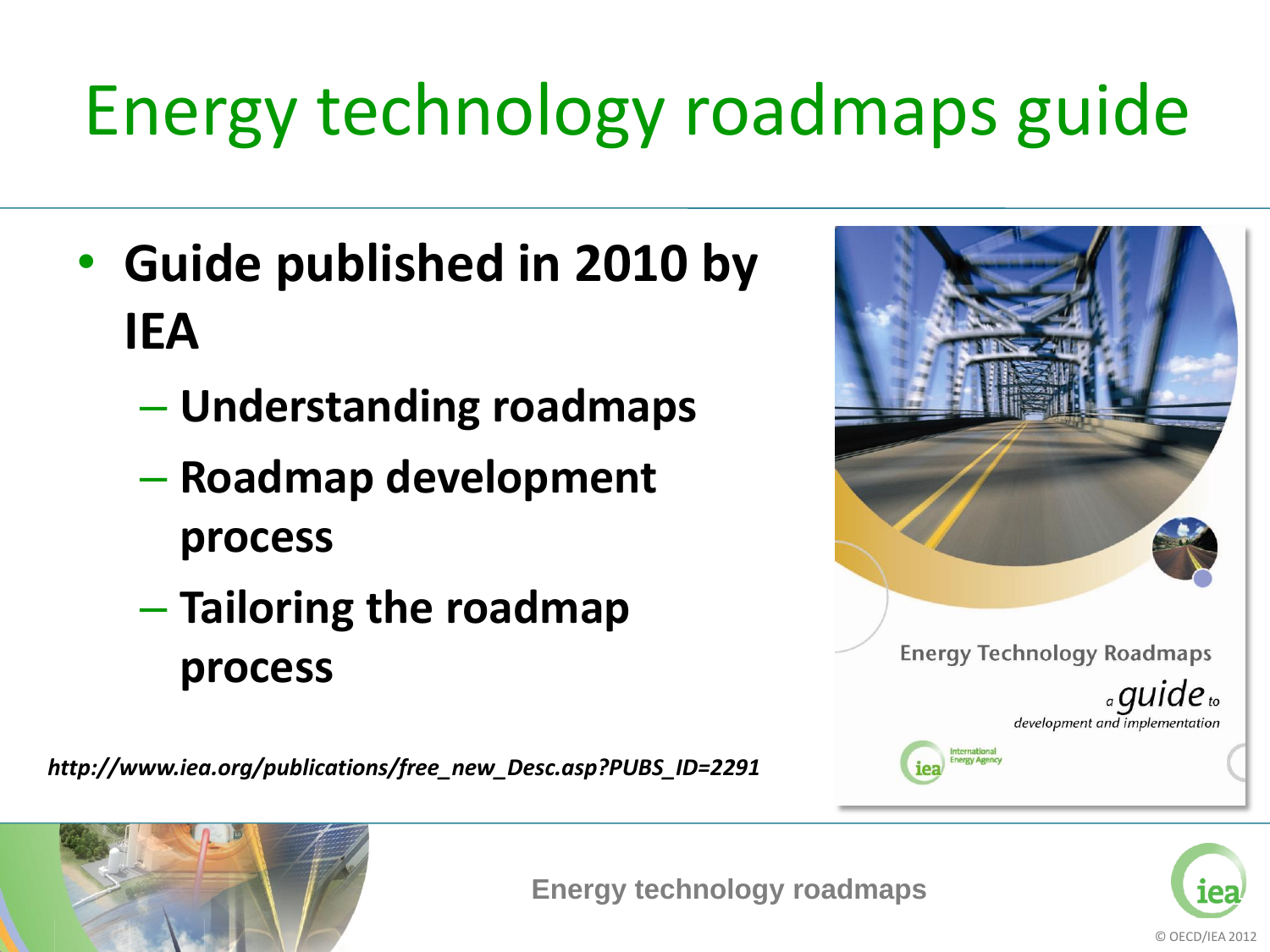# Roadmap logic

- **Goal to achieve**
- **Milestones to be met**
- **Gaps to be filled**
- **Actions to overcome gaps and barriers**
- **What and when things need to be achieved**





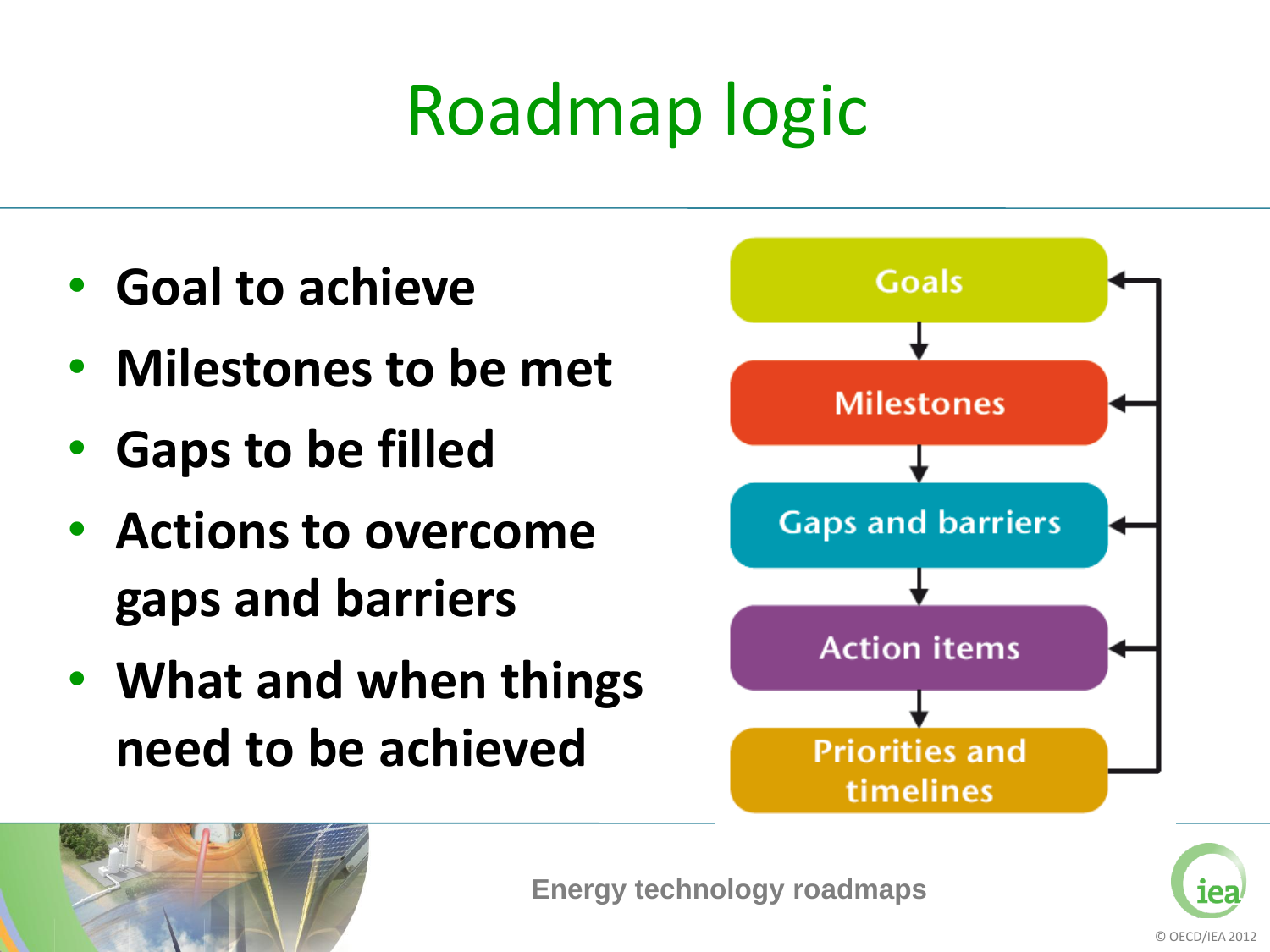## Roadmap process outline

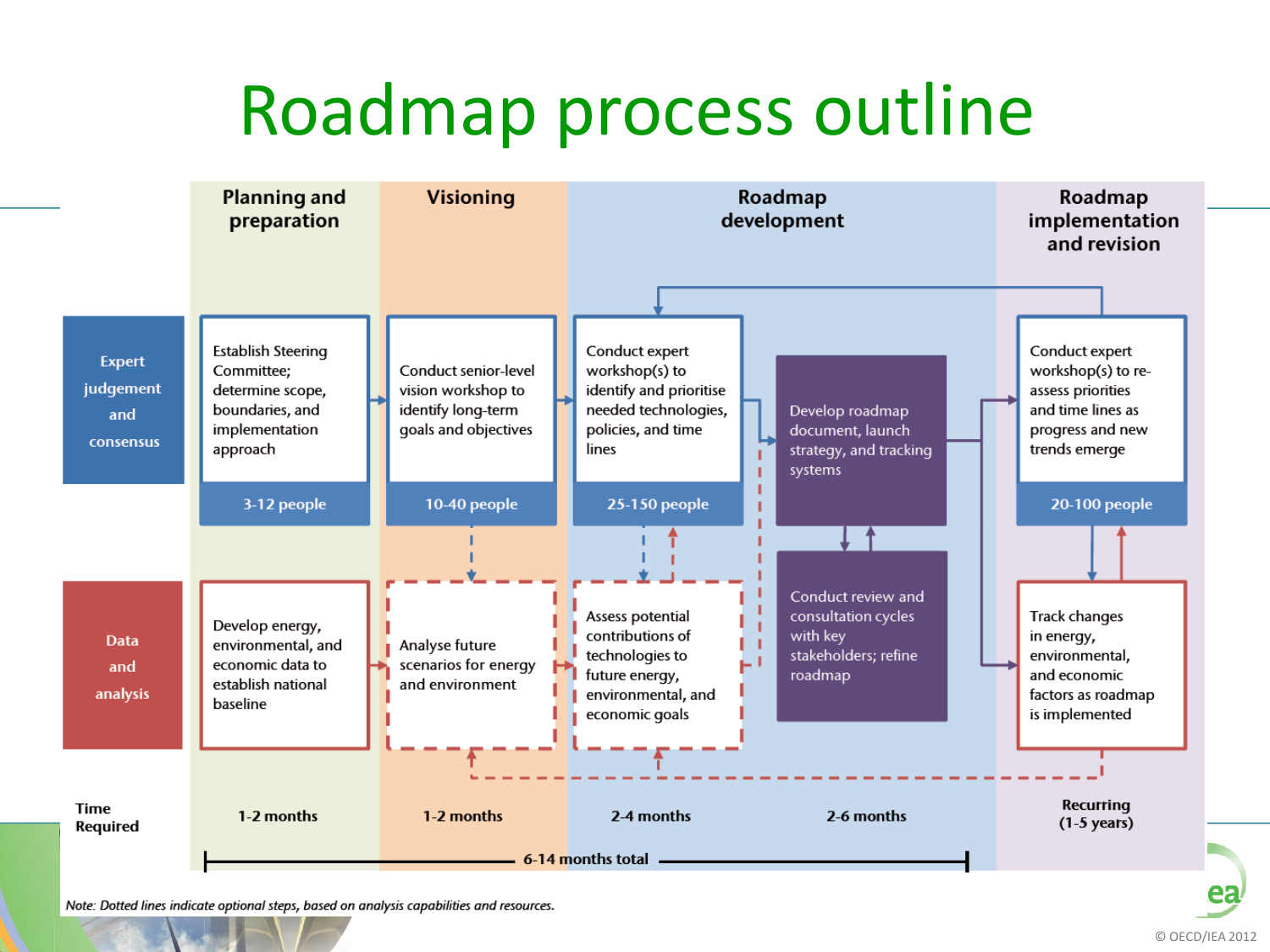# The Smart Grids Experience with the guide

- Principles apply but some challenges
- Difficulties:
	- Lack of data and modeling
	- Lack of understanding (or misunderstanding) of Smart Grids
	- Systems based technology
	- Complex and highly regulated environment
	- Difficult to define baseline where are we?



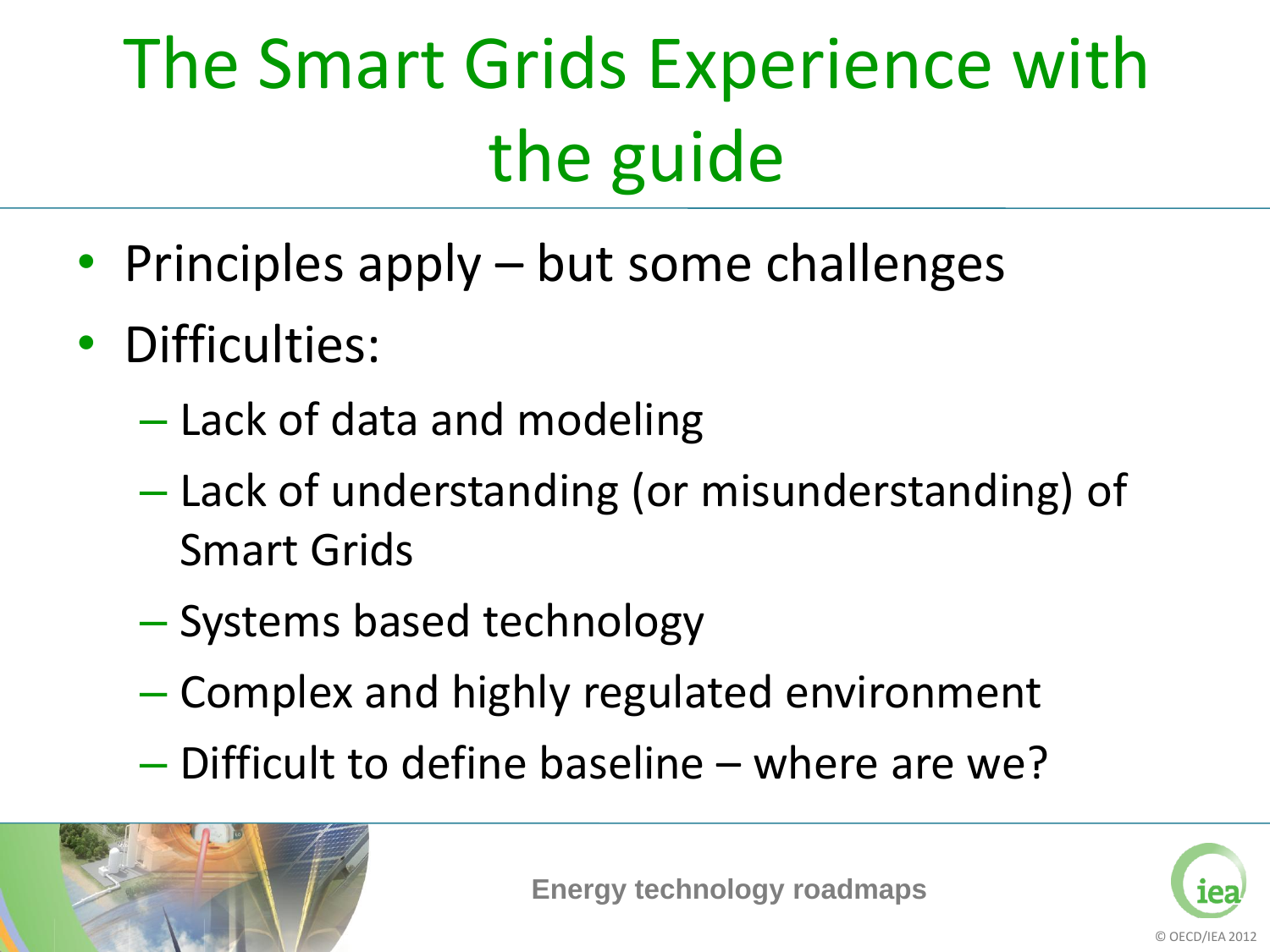## An imperfect process……

- **Understood the IEA audience and IEA role**
- **Engaged broad based steering committee and stakeholder group** – manufacturers, utilities, government, industry associations, research organisations, implementing agreements.

#### • **6 workshops**:

- What are smart grids? What are key technologies?
- Role of Government and Private sector
- Smart grid smart customer policy
- Developing country context
- 2 joint workshop with ENARD implementing agreement



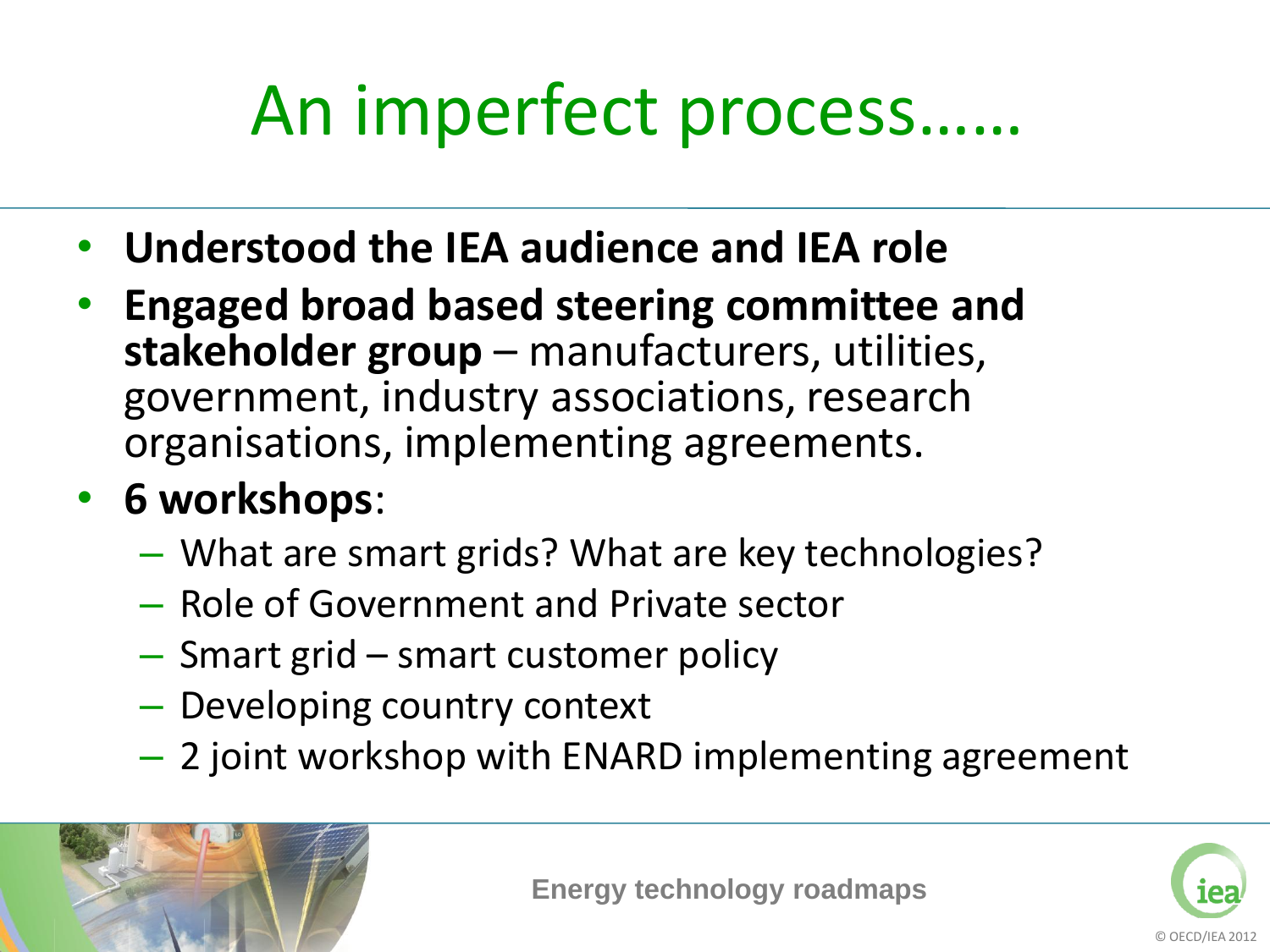# ….for an imperfect technology area

- Engaged with a number of global experts and leveraged political interest.
- Tried to answer the key questions....
	- What are smart grids?
	- Why are they important? Why do we need them?
	- Can they do everything? (NO!!!)
	- New modeling to investigate peak demand and  $CO<sub>2</sub>$ reductions
- Defined future work, and key gaps.
- Did not attempt to be everything to everyone



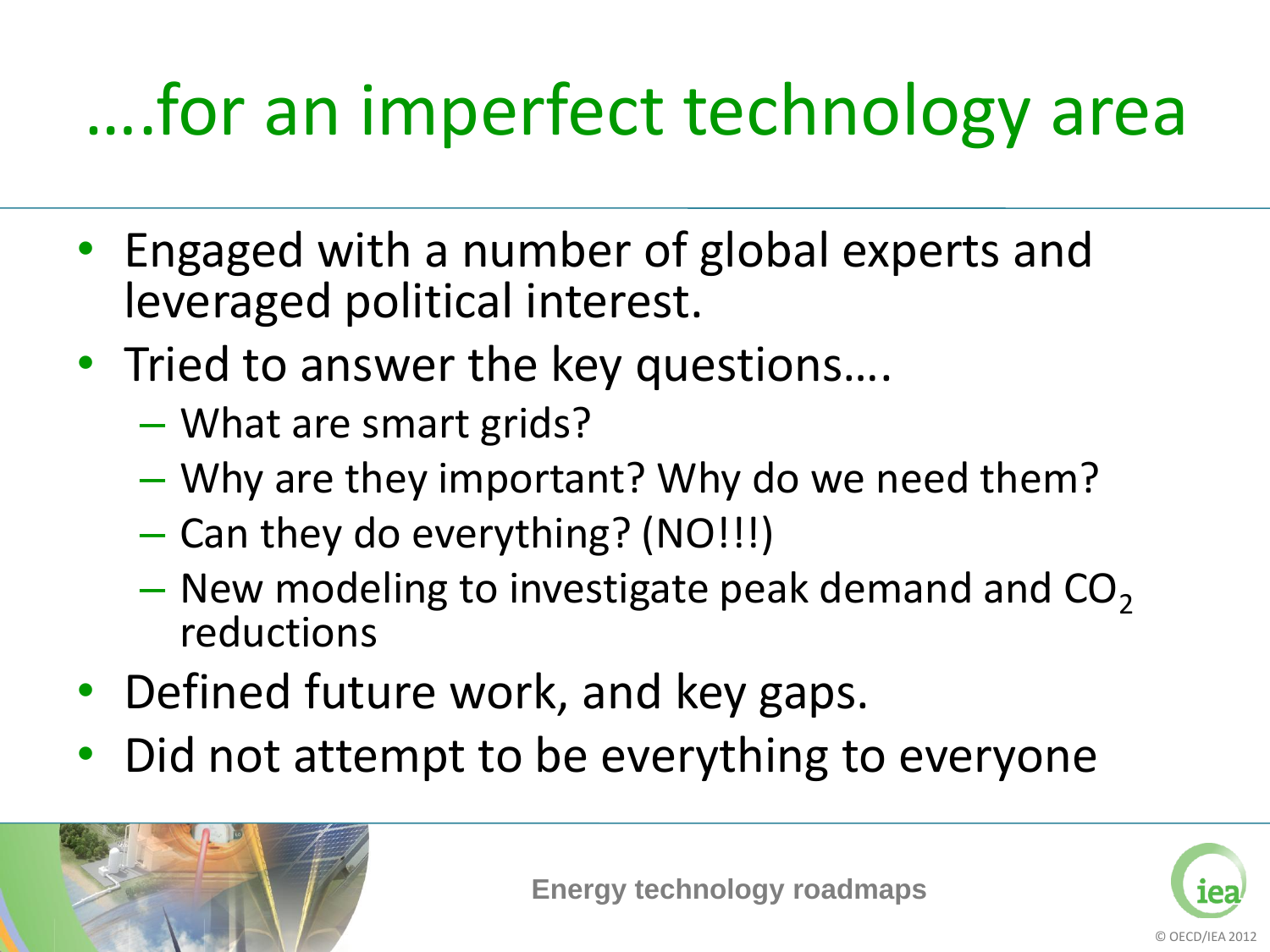# A final thought

- **Roadmaps can be powerful tools for** 
	- **Aligning interests and skills of diverse stakeholders**
	- **Identifying steps and timing needed to achieve a chosen future**
	- **Generating buy-in and support that leads to real action**
	- **Monitoring progress against stated milestones and adjusting the plan as needed**



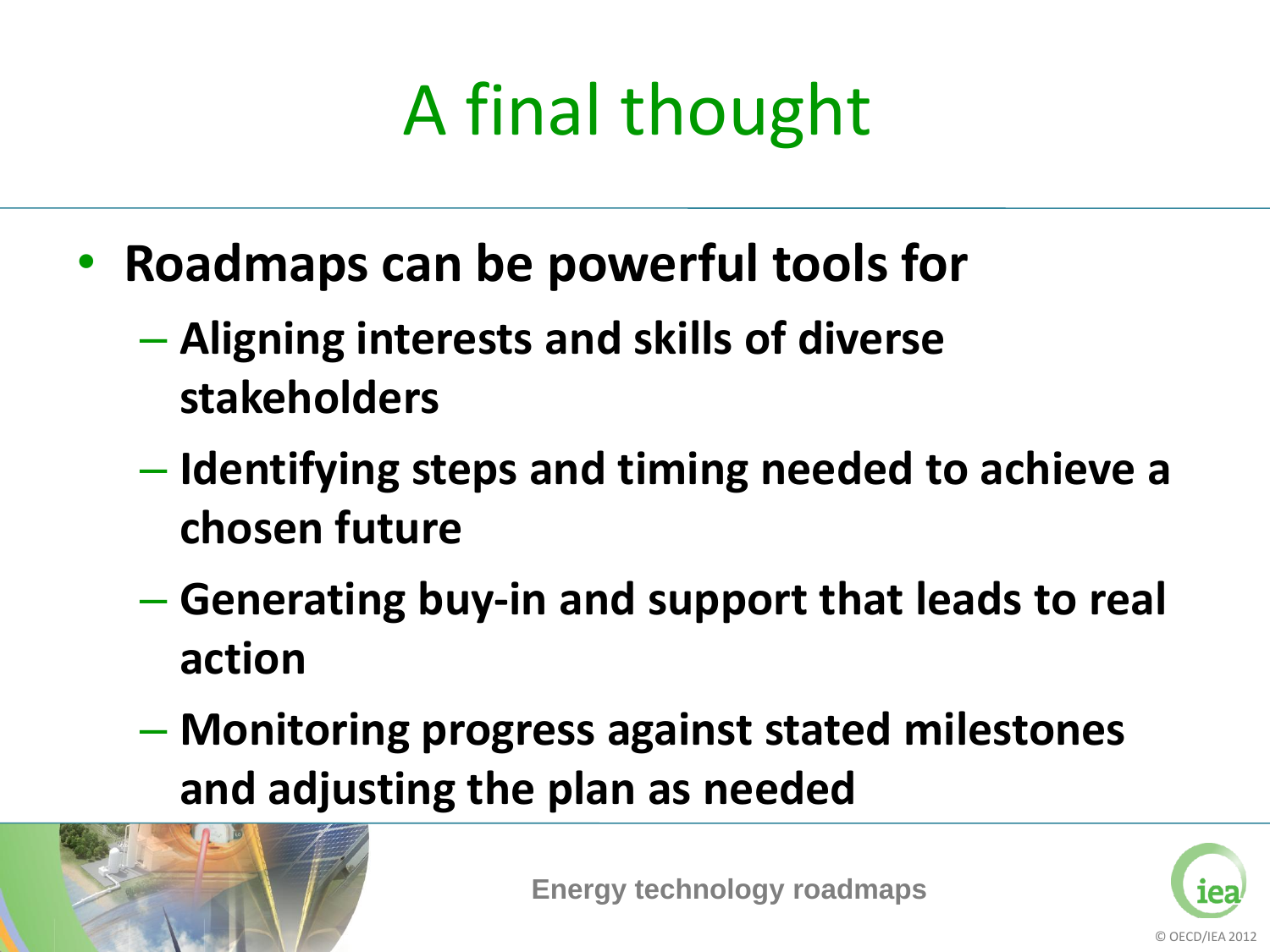### But…..

- It is not a one size fits all
- Systems based technologies are difficult
- Defining why it is difficult is a challenge
- Over 35,000 downloads to date
- Discovered a large body of work that is not being adequately addressed